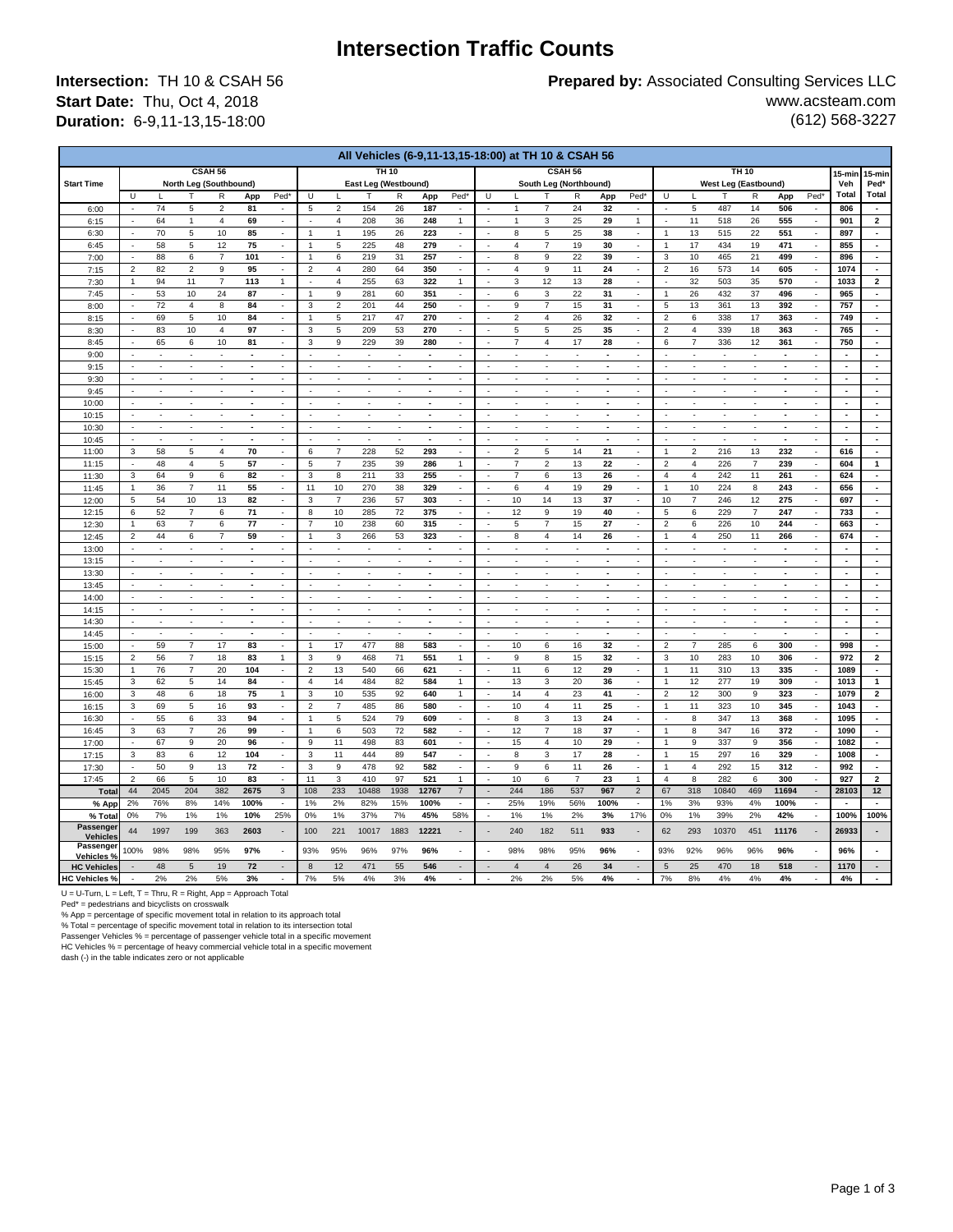## **Intersection Traffic Counts**

**Intersection:** TH 10 & CSAH 56 **Start Date:** Thu, Oct 4, 2018 **Duration:** 6-9,11-13,15-18:00

**Prepared by:** Associated Consulting Services LLC www.acsteam.com (612) 568-3227

|                              | All Vehicles AM Peak (7:00AM-8:00AM) at TH 10 & CSAH 56 |       |       |       |       |      |       |                      |       |       |       |                          |  |                        |       |                |       |      |       |                 |                      |                |               |      |       |       |  |  |
|------------------------------|---------------------------------------------------------|-------|-------|-------|-------|------|-------|----------------------|-------|-------|-------|--------------------------|--|------------------------|-------|----------------|-------|------|-------|-----------------|----------------------|----------------|---------------|------|-------|-------|--|--|
|                              | CSAH 56                                                 |       |       |       |       |      |       | TH 10                |       |       |       |                          |  |                        |       | <b>CSAH 56</b> |       |      |       |                 |                      |                | 15-min 15-min |      |       |       |  |  |
| <b>Start Time</b>            | North Leg (Southbound)                                  |       |       |       |       |      |       | East Leg (Westbound) |       |       |       |                          |  | South Leg (Northbound) |       |                |       |      |       |                 | West Leg (Eastbound) |                |               |      |       |       |  |  |
|                              |                                                         |       |       |       | App   | Ped* |       |                      |       |       | App   | Ped*                     |  |                        |       |                | App   | Ped* |       |                 |                      | R              | App           | Ped* | Total | Total |  |  |
| 7:00                         |                                                         | 88    |       |       | 101   |      |       | ĥ                    | 219   | 31    | 257   |                          |  |                        |       | 22             | 39    |      | 3     | 10 <sup>1</sup> | 465                  | 21             | 499           |      | 896   |       |  |  |
| 7:15                         |                                                         | 82    |       |       | 95    |      |       |                      | 280   | 64    | 350   |                          |  |                        |       | 11             | 24    |      | 2     | 16              | 573                  | 14             | 605           |      | 1074  |       |  |  |
| 7:30                         |                                                         | 94    |       |       | 113   |      |       |                      | 255   | 63    | 322   |                          |  |                        | 12    | 13             | 28    |      |       | 32              | 503                  | 35             | 570           |      | 1033  | 2     |  |  |
| 7:45                         |                                                         | 53    | 10    | 24    | 87    |      |       |                      | 281   | 60    | 351   |                          |  |                        |       | 22             | 31    |      |       | 26              | 432                  | 37             | 496           |      | 965   |       |  |  |
| Total                        |                                                         | 317   | 29    | 47    | 396   |      |       | 23                   | 1035  | 218   | 1280  |                          |  | 21                     | 33    | 68             | 122   |      | 6     | 84              | 1973                 | 107            | 2170          |      | 3968  |       |  |  |
| % App                        | 1%                                                      | 80%   | 7%    | 12%   | 100%  |      | 0%    | 2%                   | 81%   | 17%   | 100%  |                          |  | 17%                    | 27%   | 56%            | 100%  |      | 0%    | 4%              | 91%                  | 5%             | 100%          |      |       |       |  |  |
| % Total 0%                   |                                                         | 8%    | 1%    | 1%    | 10%   | 50%  | 0%    | 1%                   | 26%   | 5%    | 32%   | 50%                      |  | 1%                     | 1%    | 2%             | 3%    |      | 0%    | 2%              | 50%                  | 3%             | 55%           |      | 100%  | 100%  |  |  |
|                              | <b>PHFI</b> 0.375                                       | 0.843 | 0.659 | 0.490 | 0.876 |      | 0.500 | 0.639                | 0.921 | 0.852 | 0.912 |                          |  | 0.656                  | 0.688 | 0.773          | 0.782 |      | 0.500 | 0.656           | 0.861                | 0.723          | 0.897         |      | 0.924 |       |  |  |
| Passenger<br><b>Vehicles</b> |                                                         | 310   | 28    | 45    | 386   |      |       | 23                   | 965   | 209   | 1201  |                          |  | 21                     | 33    | 67             | 121   |      | 6     | 82              | 1933                 | 105            | 2126          |      | 3834  |       |  |  |
| Passenger<br>Vehicles %      | 100%                                                    | 98%   | 97%   | 96%   | 97%   |      | 100%  | 100%                 | 93%   | 96%   | 94%   | $\sim$                   |  | 100%                   | 100%  | 99%            | 99%   |      | 100%  | 98%             | 98%                  | 98%            | 98%           |      | 97%   |       |  |  |
| <b>HC Vehicles</b>           |                                                         |       |       |       | 10    |      |       |                      | 70    |       | 79    | $\overline{\phantom{a}}$ |  |                        |       |                |       |      |       |                 | 40                   | $\overline{2}$ | 44            |      | 134   |       |  |  |
| <b>HC Vehicles %</b>         |                                                         | 2%    | 3%    | 4%    | 3%    |      |       |                      | 7%    | 4%    | 6%    |                          |  |                        |       | 1%             | 1%    |      |       | 2%              | 2%                   | 2%             | 2%            |      | 3%    |       |  |  |

|                              | All Vehicles Midday Peak (12:00PM-1:00PM) at TH 10 & CSAH 56 |       |       |                |       |                          |       |                      |       |       |       |                          |  |                        |       |                |       |      |       |       |                      |               |       |      |       |              |  |  |
|------------------------------|--------------------------------------------------------------|-------|-------|----------------|-------|--------------------------|-------|----------------------|-------|-------|-------|--------------------------|--|------------------------|-------|----------------|-------|------|-------|-------|----------------------|---------------|-------|------|-------|--------------|--|--|
|                              |                                                              |       |       | <b>CSAH 56</b> |       |                          |       | TH 10                |       |       |       |                          |  |                        |       | <b>CSAH 56</b> |       |      |       |       | 15-min 15-min        |               |       |      |       |              |  |  |
| <b>Start Time</b>            | North Leg (Southbound)                                       |       |       |                |       |                          |       | East Leg (Westbound) |       |       |       |                          |  | South Leg (Northbound) |       |                |       |      |       |       | West Leg (Eastbound) |               |       |      |       |              |  |  |
|                              | U                                                            |       |       |                | App   | Ped*                     |       |                      |       | R     | App   | Ped*                     |  |                        |       | R              | App   | Ped* |       |       |                      | R             | App   | Ped* | Total | <b>Total</b> |  |  |
| 12:00                        | 5                                                            | 54    | 10    | 13             | 82    | $\overline{\phantom{a}}$ | 3     |                      | 236   | 57    | 303   | $\overline{\phantom{a}}$ |  | 10                     | 14    | 13             | 37    |      | 10    |       | 246                  | 12            | 275   |      | 697   |              |  |  |
| 12:15                        | 6                                                            | 52    |       | h              | 71    |                          |       | 10                   | 285   | 72    | 375   |                          |  | 12                     |       | 19             | 40    |      | 5     | ĥ     | 229                  |               | 247   |      | 733   |              |  |  |
| 12:30                        |                                                              | 63    |       | ĥ              | 77    |                          |       | 10                   | 238   | 60    | 315   | ۰.                       |  |                        |       | 15             | 27    |      | 2     | ĥ     | 226                  | 10            | 244   |      | 663   |              |  |  |
| 12:45                        |                                                              | 44    |       |                | 59    |                          |       | з                    | 266   | 53    | 323   |                          |  |                        |       | 14             | 26    |      |       |       | 250                  | 11            | 266   |      | 674   |              |  |  |
| Total                        | 14                                                           | 213   | 30    | 32             | 289   |                          | 19    | 30                   | 1025  | 242   | 1316  |                          |  | 35                     | 34    | 61             | 130   |      | 18    | 23    | 951                  | 40            | 1032  |      | 2767  |              |  |  |
| % App                        | 5%                                                           | 74%   | 10%   | 11%            | 100%  |                          | 1%    | 2%                   | 78%   | 18%   | 100%  | ۰.                       |  | 27%                    | 26%   | 47%            | 100%  |      | 2%    | 2%    | 92%                  | 4%            | 100%  |      |       |              |  |  |
| % Total                      | 1%                                                           | 8%    | 1%    | 1%             | 10%   |                          | 1%    | 1%                   | 37%   | 9%    | 48%   |                          |  | 1%                     | 1%    | 2%             | 5%    |      | 1%    | 1%    | 34%                  | 1%            | 37%   |      | 100%  |              |  |  |
|                              | <b>PHF</b> 0.583                                             | 0.845 | 0.750 | 0.615          | 0.881 |                          | 0.594 | 0.750                | 0.899 | 0.840 | 0.877 |                          |  | 0.729                  | 0.607 | 0.803          | 0.813 |      | 0.450 | 0.821 | 0.951                | 0.833         | 0.938 |      | 0.944 |              |  |  |
| Passenger<br><b>Vehicles</b> | 14                                                           | 208   | 30    | 30             | 282   |                          | 19    | 30                   | 973   | 231   | 1253  |                          |  | 34                     | 34    | 54             | 122   |      | 18    | 20    | 894                  | 38            | 970   |      | 2627  |              |  |  |
| Passenger<br>Vehicles %      | 100%                                                         | 98%   | 100%  | 94%            | 98%   |                          | 100%  | 100%                 | 95%   | 95%   | 95%   | $\overline{\phantom{a}}$ |  | 97%                    | 100%  | 89%            | 94%   |      | 100%  | 87%   | 94%                  | 95%           | 94%   |      | 95%   |              |  |  |
| <b>HC Vehicles</b>           |                                                              |       |       |                |       |                          |       |                      | 52    | 11    | 63    |                          |  |                        |       |                |       |      |       |       | 57                   | $\mathcal{P}$ | 62    |      | 140   |              |  |  |
| <b>HC Vehicles %</b>         |                                                              | 2%    |       | 6%             | 2%    |                          |       |                      | 5%    | 5%    | 5%    |                          |  | 3%                     |       | 11%            | 6%    |      |       | 13%   | 6%                   | 5%            | 6%    |      | 5%    |              |  |  |

|                              |                        |       |       |       |       |      |                          |                      |       |       |       |                          |  |                        | All Vehicles PM Peak (4:15PM-5:15PM) at TH 10 & CSAH 56 |                |       |      |       |                 |                      |       |       |      |       |              |  |  |
|------------------------------|------------------------|-------|-------|-------|-------|------|--------------------------|----------------------|-------|-------|-------|--------------------------|--|------------------------|---------------------------------------------------------|----------------|-------|------|-------|-----------------|----------------------|-------|-------|------|-------|--------------|--|--|
|                              | <b>CSAH 56</b>         |       |       |       |       |      |                          | TH 10                |       |       |       |                          |  |                        |                                                         | <b>CSAH 56</b> |       |      |       |                 | 15-min 15-min        |       |       |      |       |              |  |  |
| <b>Start Time</b>            | North Leg (Southbound) |       |       |       |       |      |                          | East Leg (Westbound) |       |       |       |                          |  | South Leg (Northbound) |                                                         |                |       |      |       |                 | West Leg (Eastbound) |       |       |      |       |              |  |  |
|                              | U                      |       |       |       | App   | Ped* |                          |                      |       | R     | App   | Ped*                     |  |                        |                                                         | R              | App   | Ped* |       |                 |                      | R     | App   | Ped* | Total | <b>Total</b> |  |  |
| 16:15                        | 3                      | 69    |       | 16    | 93    |      |                          |                      | 485   | 86    | 580   |                          |  | 10                     |                                                         |                | 25    |      |       |                 | 323                  | 10    | 345   |      | 1043  |              |  |  |
| 16:30                        |                        | 55    |       | 33    | 94    |      |                          |                      | 524   | 79    | 609   | ۰.                       |  |                        |                                                         | 13             | 24    | ۰.   |       |                 | 347                  | 13    | 368   |      | 1095  |              |  |  |
| 16:45                        |                        | 63    |       | 26    | 99    |      |                          |                      | 503   | 72    | 582   | ۰.                       |  | 12                     |                                                         | 18             | 37    |      |       |                 | 347                  | 16    | 372   |      | 1090  |              |  |  |
| 17:00                        |                        | 67    |       | 20    | 96    |      |                          |                      | 498   | 83    | 601   | ۰.                       |  | 15                     |                                                         | 10             | 29    |      |       |                 | 337                  | 9     | 356   |      | 1082  |              |  |  |
| <b>Total</b>                 |                        | 254   | 27    | 95    | 382   |      | 13                       | 29                   | 2010  | 320   | 2372  | $\sim$                   |  | 45                     | 18                                                      | 52             | 115   |      | 3     | 36              | 1354                 | 48    | 1441  |      | 4310  |              |  |  |
| % App                        | 2%                     | 66%   | 7%    | 25%   | 100%  |      | 1%                       | 1%                   | 85%   | 13%   | 100%  |                          |  | 39%                    | 16%                                                     | 45%            | 100%  |      | 0%    | 2%              | 94%                  | 3%    | 100%  |      |       |              |  |  |
| % Total                      | 0%                     | 6%    | 1%    | 2%    | 9%    |      | 0%                       | 1%                   | 47%   | 7%    | 55%   | <b>110</b>               |  | 1%                     | 0%                                                      | 1%             | 3%    |      | 0%    | 1%              | 31%                  | 1%    | 33%   |      | 100%  |              |  |  |
|                              | <b>PHF</b> 0.500       | 0.920 | 0.750 | 0.720 | 0.965 |      | 0.361                    | 0.659                | 0.959 | 0.930 | 0.974 |                          |  | 0.750                  | 0.643                                                   | 0.722          | 0.777 |      | 0.750 | 0.818           | 0.976                | 0.750 | 0.968 |      | 0.984 |              |  |  |
| Passenger<br><b>Vehicles</b> |                        | 248   | 26    | 90    | 370   |      | 13                       | 27                   | 1962  | 316   | 2318  |                          |  | 44                     | 18                                                      | 51             | 113   |      | 3     | 30              | 1301                 | 48    | 1382  |      | 4183  |              |  |  |
| Passenger<br>Vehicles %      | 100%                   | 98%   | 96%   | 95%   | 97%   |      | 100%                     | 93%                  | 98%   | 99%   | 98%   | $\overline{\phantom{a}}$ |  | 98%                    | 100%                                                    | 98%            | 98%   |      | 100%  | 83%             | 96%                  | 100%  | 96%   |      | 97%   |              |  |  |
| <b>HC Vehicles</b>           |                        |       |       |       | 12    |      | $\overline{\phantom{a}}$ |                      | 48    |       | 54    | $\overline{\phantom{a}}$ |  |                        |                                                         |                |       |      |       | $6\overline{6}$ | 53                   |       | 59    |      | 127   |              |  |  |
| <b>HC Vehicles %</b>         |                        | 2%    | 4%    | 5%    | 3%    |      |                          | 7%                   | 2%    | 1%    | 2%    |                          |  | 2%                     |                                                         | 2%             | 2%    |      |       | 17%             | 4%                   |       | 4%    |      | 3%    |              |  |  |

 $U = U$ -Turn,  $L = Left$ , T = Thru, R = Right, App = Approach Total

Ped\* = pedestrians and bicyclists on crosswalk<br>% App = percentage of specific movement total in relation to its approach total<br>% Total = percentage of specific movement total in relation to its intersection total<br>Passenger